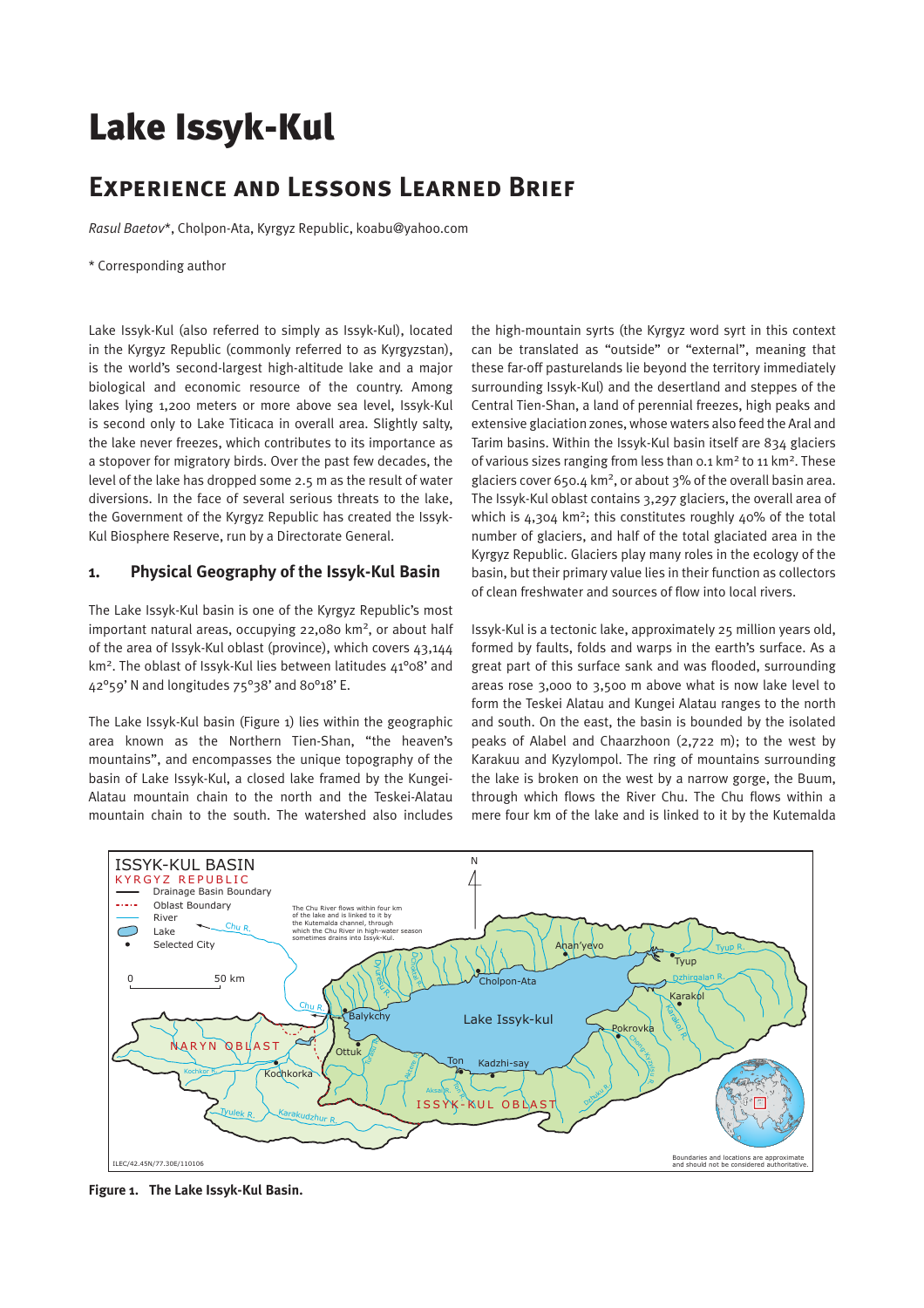channel, through which the river in high-water season sometimes drains into Issyk-Kul.

Lake Issyk-Kul is 180 km long and 60 km wide at its widest point. Its average depth is 280 m, its maximum depth is 668 m, and its overall area is 6,236 km2. Approximately 38% of the lake is less than 100 m deep; this is the area most densely inhabited by organic life. The overall water volume of the lake is 1,738 km3, and its overall circumference is 688 km. Water level varies according to season. In spring and summer the water level rises by 21-22 cm due to abundant inflow from snowpack and glacier melt. In the autumn and winter, the water level falls accordingly.

Given the relatively small coves and mild indentations along its shoreline, the singular climate of the basin, the great depth and the unique hydrology of the lake itself, Issyk-Kul is an oligotrophic lake. It produces phytoplankton at a rate of less than  $488 \text{ mg/m}^3$ , zooplankton at a rate of 910 mg/m<sup>3</sup>, and zoobentos at a rate of 10  $\frac{g}{m^2}$ .

Issyk-Kul is a closed lake; hence its waters are somewhat saline. The salinity, however, is not high—a mere  $5.968$  g/L, five-and-a-half times lower than that of the ocean. Its mineral content is chloride/sulfate/sodium/magnesium-based. The low overall mineral content testifies to the fact that, in geological terms, Issyk-Kul has only relatively recently become a closed lake.

The waters of Issyk-Kul are rich in oxygen, as a result of aeration and movement of lake waters. These waters are clear and transparent due to the paucity of organic life and to the overall salinity, which has in turn contributed to the coagulation of tinted organisms. The transparency of Lake Issyk-Kul waters approaches that of seawater or ocean water, and in the open part of the lake Secchi disk readings are up to 30-35 m. Transparency and bright sunlight combine to create a range of shades in the lake, from sky blue to darkest indigo.

The high-mountain pastures to the south of Teskei Alatau and the slopes of the mountain ranges that descend into foothills around Lake Issyk-Kul make up the lake's drainage basin. Within the basin, 118 rivers and streams flow toward the lake, but only 49 of them actually drain into it. The river system reflects the distribution of rainfall in the basin. In the west, where precipitation is light, the river system is poorly developed, and the relative water volume is light. In the east, where precipitation is heavier, the hydro-network is denser and the rivers are fuller. The greatest volume of flow comes through rivers on the basin's eastern side. The volume of rivers on the western side of the basin is significantly smaller.

# **2. Threats to the Sustainable Use of the Lake**

Issyk-Kul is the joy, the pain and the hope of the Kyrgyz people. In centuries past, people lived in harmony with the lake, husbanding its resources, passing their love for the lake from generation to generation. They did not try to subject it to their will, as they do now. As a result, nature has begun to punish them more often. Destruction of bedrock, erosion of soil, earthquakes, floods—these are only a few of the disasters before which humans stand helpless. The consequences of environmental damage have long ago crossed national borders; climate change has clearly shown that whatever happens in one of Earth's hemispheres directly affects the other one.

Intensive exploitation of the Issyk-Kul region has without doubt had a great influence on the unique natural qualities of this lake. Irreversible processes with long-term consequences have been set in motion. There is already concrete information on the extinction of several species, and on the destruction of landscape, including unique thickets of buckthorn, barberry, and ephedra. The state of lake waters continues to worsen; this represents a threat to the lake both as a recreation area and as home to a variety of natural systems. There are a host of problems around use of natural resources, and any solutions to these problems must take into account the unique environmental concerns of the lake basin itself, as well as the unique character of human life around the lake.

In the agricultural sector, for example, one of the most crucial current issues is erosion of cropland. This problem has arisen as a consequence of hillside plowing, improper watering and rotation of crops, poorly planned irrigation networks, and poor layout of fields in general. Unfortunately, there has also been overuse of timber and brushland resources, as well as the deterioration of plant cover and soils in natural pastures near villages—all due to overgrazing and generally poor grazing and herding practices.

#### 2.1 Mining

The introduction of manufacturing has caused a number of problems in the region including: disruption of soils, terrain, and water tables by widespread mining operations; pollution from untreated agricultural runoff; pollution from illegal dumping or storing of toxic chemicals currently in use at the Kumtor gold mine. One of the worst regional environmental disasters in recent history occurred on 20 May 1998, when a truck hauling toxic chemicals crashed just upstream from the mouth of the Barkuum River, which empties into Lake Issyk-Kul. As a result, 1,762 kg of sodium cyanide, a chemical used in the processing of gold ore at Kumtor, were dumped into basin waters.

Despite the devastating accident, the Kumtor Operating Company provides an example of good environmental management in Issyk-Kul oblast. The company has banned grazing and hunting on outlying lands under its use; this has led to regrowth of plant cover in syrts and an increase in wildlife populations. Measures undertaken to improve wastewater treatment have helped maintain the natural chemical balance of the waters in the Kumtor and Taragai Rivers, and preserve biological communities.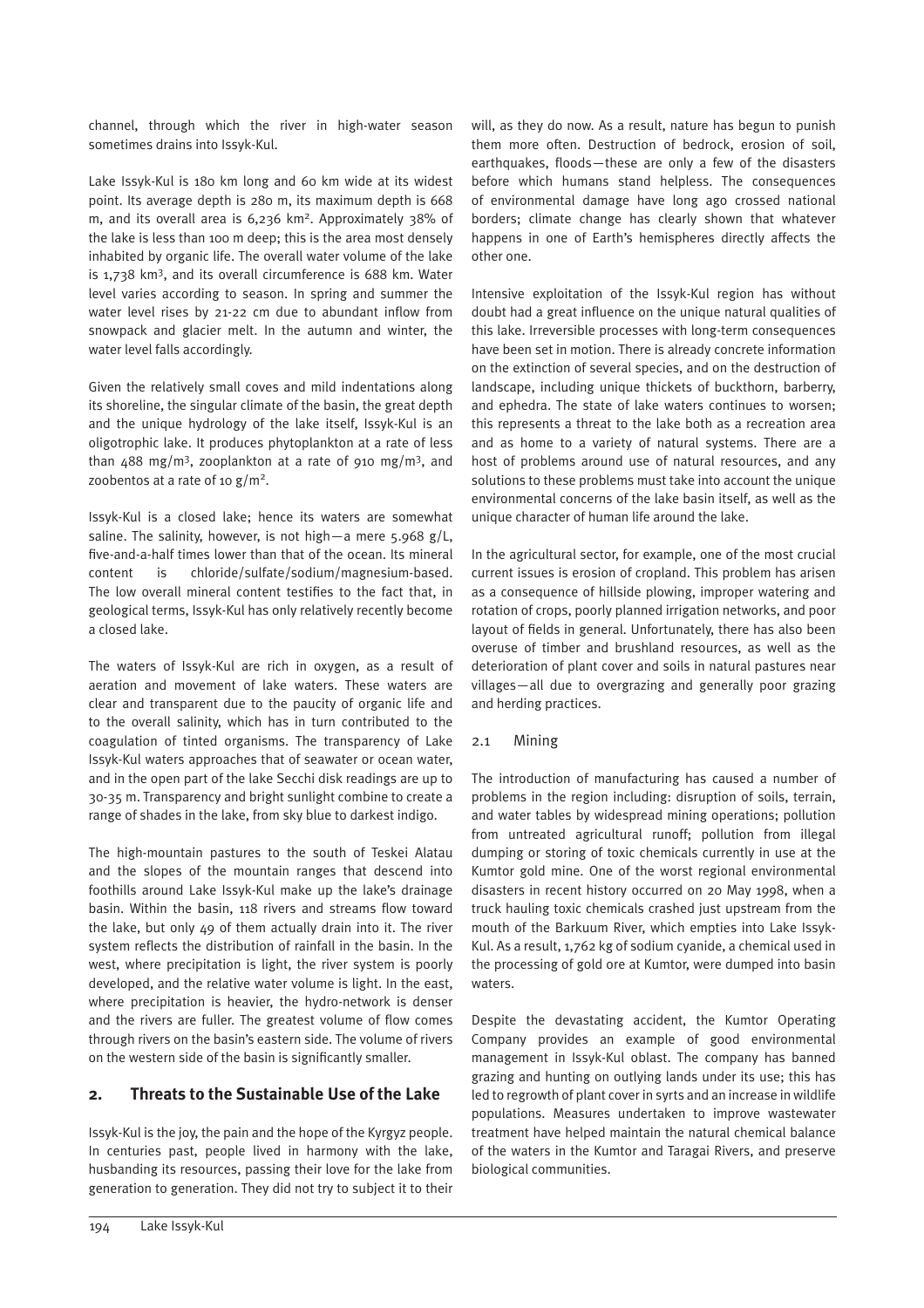#### 2.2 Wastewater Treatment

Lack of both adequate infrastructure and financial means to support public utilities (let alone any resort or tourism industry) has made it impossible to improve wastewater treatment plants. This in turn has led to further pollution and unwise use of lake waters.

#### 2.3 Hunting and Biodiversity

Poaching and unregulated hunting and trapping have reduced wildlife numbers, with particular impact on disappearing populations such as the lynx, the vulture, and any number of indigenous fish in the lake.

Biological diversity in the Lake Issyk-Kul basin can be preserved and sustained only if the entire region is developed in an environmentally sound way. First and foremost stands the question of preservation of rare and endemic species, among them the lynx (*Felis unsia*), the Tien-Shan mountain sheep (*Ovis common*), the Siberian deer (*Servus elaphus*), various hawks such as saker falcon (*Falco cherrug*) and *F. Schizothoraz*, fishes (*Leuciscus*, *Dyptichus*, *Erebia*), insects (*Netocia*, *Calosoma*), bumblebees (*Bombus*) and honeybees (*Xylocora*).

#### 2.4 Recreation and Spas

Lake Issyk-Kul represents an enormous natural and cultural heritage. It has a long history as a recreation site and a spa. Its waters are strikingly clean and clear, and are said to possess healing powers. Thus the lake and the surrounding basin attract a tremendous number of vacationers, especially in the summertime. Yet poor infrastructure and lack of services at popular vacation sites put the lake under tremendous stress. This stress falls primarily on the northern shore and the slopes of Kungei Alatau, where forests and sub-alpine meadows are home to rare and protected species.

#### 2.5 Conservation

At times, the strategy and tactics of environmental and biodiversity protection run counter to the interests of the local population. The basin is a densely settled region, home to a large industrial complex, to farms, fisheries, and recreational areas—all of which combine to make environmental protection a difficult process. The situation has become even more complicated in light of the socioeconomic crisis of recent years, because any efforts to preserve unique species and to maintain biodiversity are linked to social and economic development that must be environmentally oriented. Once again, this is because preservation of rare species and biological diversity overall must be linked with an environmentally oriented socioeconomic policy. As it continues to develop, the local hunting and trapping economy must guarantee a balance between overall numbers of game animals and preservation of their ecological niche.

#### 2.6 Reform-policy Priorities

Priorities for sustainable development of biodiversity include the creation of nurseries and hatcheries for rare and endemic species, and the protection of natural breeding, spawning and feeding grounds. This is especially important for the biota of the lake; since the biota lives in a closed-lake environment, it is more vulnerable to human pressure than are the dryland plant and animal communities that surround it. Thus, it is crucial that measures be taken and laws be passed to regulate commercial, industrial, agricultural and recreational use of both the shore zone and the lake waters, the watchword being "let us not squander renewable natural resources, let us use of non-renewable natural resources rationally."

Substantial attention must be paid to environmental management, to environmental protection, to prevention of emergencies, and to control of emergencies when they cannot be prevented. This will aid in preserving Lake Issyk-Kul, the natural system that lies at the heart of the basin.

#### 2.7 Glacial Retreat

The first and most important task in the Issyk-Kul Biosphere Reserve is the collection of data and the creation of a data base on the current state of plant and animal communities, individual species, populations and numbers, to identify areas where biodiversity is most concentrated.

Kungei Alatau and Teskei Alatau, the mountain ranges that frame Lake Issyk-Kul, peak at 4,711 and 5,216 m respectively. They have been one of the factors in the development of the glaciers that provide a regular supplemental flow of water into the lake during the summer months.

Glaciation research conducted in 1995 has shown that in the last fifteen years, seven of the 22 glaciers included in the study have retreated by 90 m or more; six others have retreated by 60 to 69 m, and the remaining nine have retreated by 25 to 59 m. The rate of retreat has varied considerably from year to year, determined largely by fluctuations in temperature and precipitation. For example, a typical Issyk-Kul *cirque* glacier (a glacier that resides in basins or amphitheaters near ridge crests—most cirque glaciers have a characteristic circular shape, with their width as wide or wider than their length) retreats upward by roughly 2.5 and 1.3 m per year. Yet while the front edges of glaciers in the area have uniformly crept back to higher and higher elevations, a more objective indicator of their current condition is data on their mass balance, calculated over many years' time. Particularly indicative are data gained from long-term observation of Karbatkak, a typical *cirque* glacier, which originates at the sources of the Chonkyzylsuu River and flows down the northern slope of the central Teskei Alatau. Between 1957 and 1997, ice loss exceeded snowmass gain by 17.96 m. In other words, during the last  $\Delta$ 1 years, the upper surface of the glacier has dropped by 18 m. If we consider that at the beginning of the study, the central portion of the ice sheet was 49 m thick, we must acknowledge that such thinning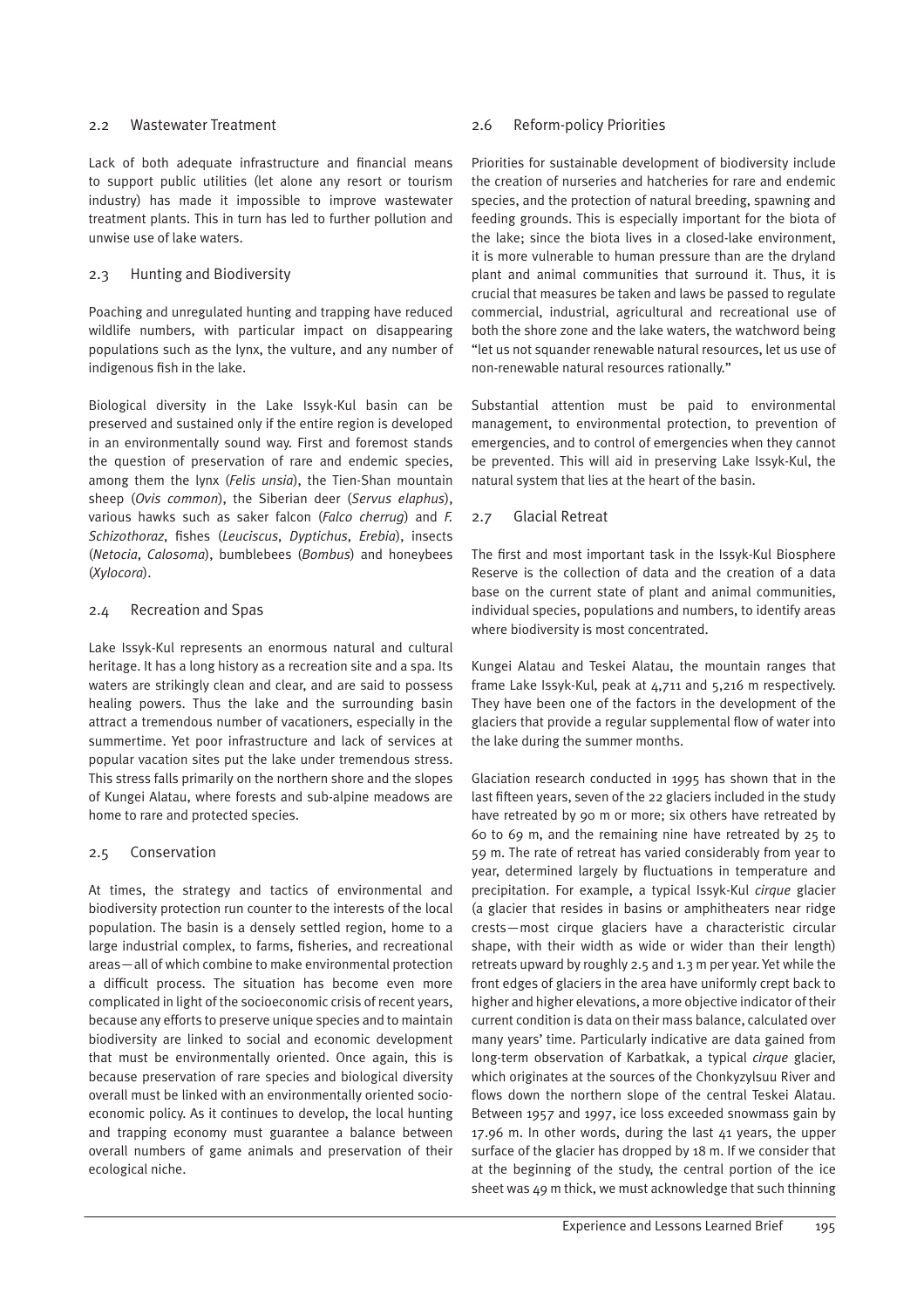represents an even greater threat to the existence of the glacier than does any reduction in its overall length.

There are a number of reasons for the degradation of glaciation in Issyk-Kul, but the increase in surface pollution and climate change are the two most significant ones. Both contribute to more intense melting and therefore degrade the mass balance of the glacier. The average yearly temperature in the glaciation zone has risen by 0.2°C; summers are warmer by 0.6°C, evidenced not only by higher melting rates, but also by a longer ablation period. This continued warming trend will accelerate glacial collapse and, most important of all, lead to a change in the water volume of those rivers the glaciers help to feed. According to current calculations, by 2005 the overall glaciation area on the northern slopes of the Teskei Alatau will have shrunk by 32%. On the south-facing slopes of the Kungei Alatau range it will have shrunk by 76.6% (Dikikh 2000).

Analysis of many years of hydro-meteorological data indicates that over the coming five to ten years, glaciers on the southern slopes of the Kungei Alatau will be able to sustain the current water volume in rivers in spite of shrinking glaciers and increasing surface evaporation. After that, however, the flow will begin to diminish markedly. On the other hand, water volume of the rivers on the south shore of the lake, whose sources are in well-developed areas of glaciation, will not only remain stable but will continue to increase until 2020 or 2030. This conclusion was reached by calculating flow formed under the following conditions: reduction in the size of the glaciated area, more intensive melting, and increase in the area of ablation due to a higher snow line.

The yearly volume of surface runoff is calculated to be 3.72 km3. An important part of this comes from the glacial waters that compensate for losses in the water budget of Lake Issyk-Kul, where water level continues to drop. In the last forty years weather posts stationed around the lake have noted an overall 189 cm drop in lake level. Without glacial runoff, this figure would have been much greater (Dikikh 2000).

Such a drop will only increase human stresses on the lake. Indirect evidence for degradation in water quality already exists. For example, comparisons with data obtained by V.P. Matveev show that the color of the water has changed over time. Hydrobiologists from the Issyk-Kul biological station have noted an increase in numbers of phytoplankton and microorganisms. The decline in lake level brings with it a reduction in the volume of biogenic elements entering the lake from littoral silts, and thus an increase of the biological productivity of the lake.

With the drop in water level also comes a certain increase in salinity. V.P. Matveev's data show that in 1932 the salinity of Issyk-Kul measured 5.82 g/L. By 1984 salinity had increased to 5.9 g/L. Over this period, the water level dropped by 2.5 m and overall volume by 16 km3. Thus, further drop in the level of Issyk-Kul could lead to change in the entire ecosystem.

#### 2.8 Agriculture

The plant world of the Issyk-Kul oblast is rich and diverse; equally diverse are its uses. This plant world deserves universal protection, in that it is beneficial to human health, improves the local climate, curbs erosion, and regulates river flow.

One of the most basic functions of plant cover is agricultural, which serves as a natural source of feed, such as from grazing lands and hayfields. Pasturelands are that part of the plant world that provide the food base for animal husbandry in the Kyrgyz Republic. The quality and quantity of livestock production depends on the state of these grazing lands. Any problems with pastureland (their overall state, species makeup, productivity, capacity, etc.) affect many other areas as well: beekeeping, hunting and trapping, not to speak of national parks, preserves and game reserves, since the food base for wildlife grazing in the foothills of these mountain ranges depends first and foremost on the state of the plant communities on which they feed.

Within a biosphere reserve such as Issyk-Kul, any use of natural resources that might lead to destruction of ecological balance (i.e. noncompliance with rules of pasture stress/capacity, overgrazing, trampling, etc.) is utterly unacceptable.

Overall natural pastureland area in Issyk-Kul oblast totals 1.4 million ha: of these, 0.4 million ha are spring and autumn pasturing grounds; 0.6 million ha are summer pastures; and 0.4 million ha are winter pastures.

At present, 12% of the total pastureland in the Issyk-Kul oblast is degraded in some way: invaded by inedible grasses or other inedible plant cover, eroded, trampled, etc. Moreover, 25% of the total area is overrun by various types of thistles and thornbushes, primarily caragana; this too is a consequence of neglect and improper use.

Over centuries, grazing practices have evolved around the mountainous terrain and the corresponding differences in start of vegetation at various elevations. In early spring, livestock is pastured close to settled areas, in the foothills and low lying mountain valleys; then, as grass cover appears at higher elevations, herds are driven upland to the central highland belt, and eventually into the high sub-alpine and alpine meadows. In the fall, livestock is moved back down through the central highland zones, the foothills and the flats.

Currently, with the disappearance of collective farms and state farms and the emergence of a great number of small private farms, grazing practices have changed. Virtually all livestock owned by small proprietors is now grazed year round near villages, on what were once exclusively spring and fall pastures. Farmers have neither the transportation nor the financial means to drive their animals upland to outlying pastures. Such disproportionate use of grazing lands leads to further degradation of lands near villages. This environmental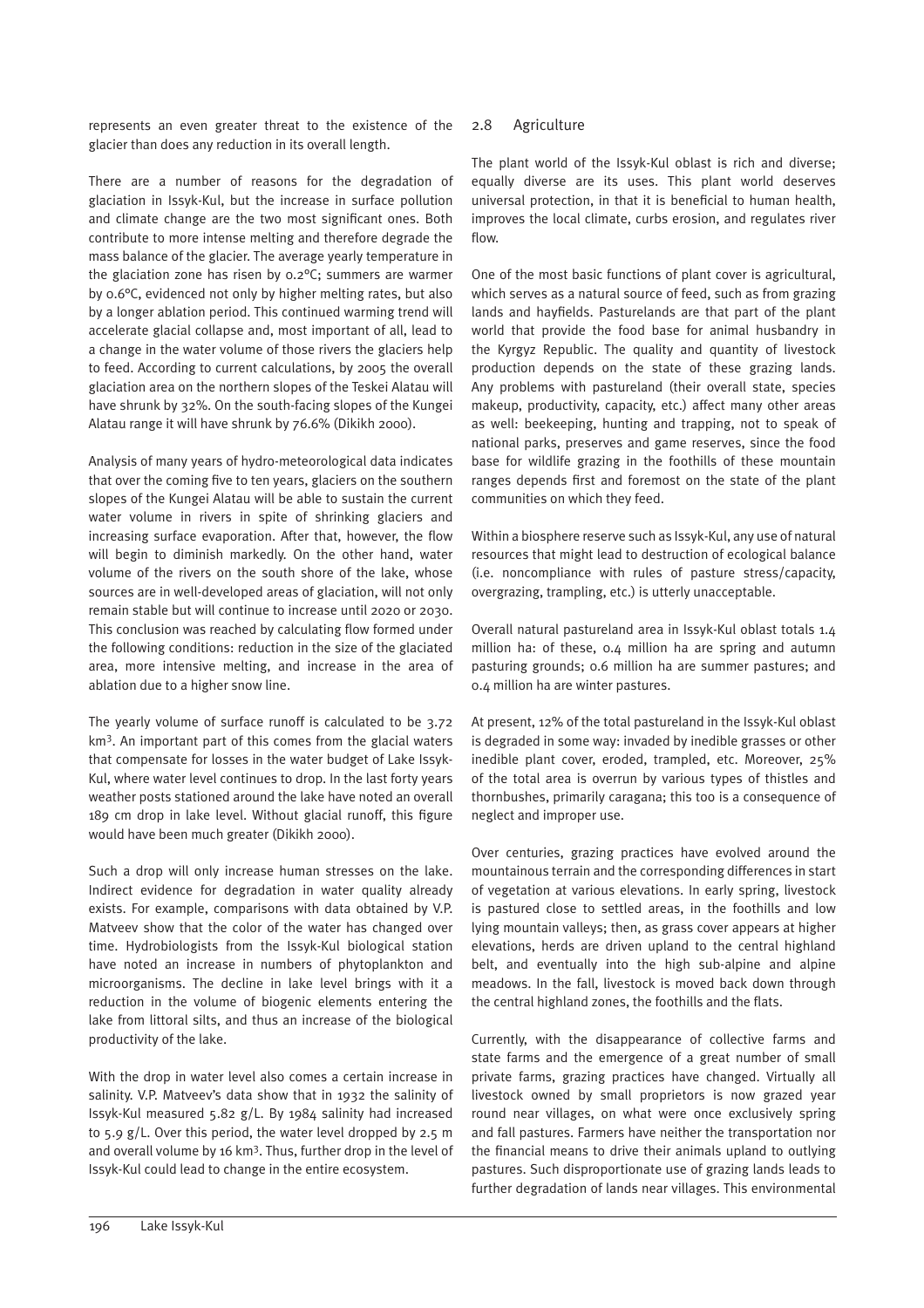dilemma is typical for the entire length of Issyk-Kul's densely populated shoreline.

In consideration of the increasingly negative human impact on the environment, and in the effort to conserve natural resources, on 1 March 1999 the Kyrgyz Republic enacted the latest in a series of environmental laws, including one entitled "On monitoring of agricultural lands in the Kyrgyz Republic". This particular act is directed at timely identification of environmental change in commercially used lands, and also at assessment, prevention and elimination of negative processes.

Monitoring of agricultural lands is a key component in the monitoring of the natural environment overall; this includes monitoring of soils and natural pastures. In order to identify precisely which pastures are deteriorating and therefore in need of improvement, and in order to make recommendations on rational use and protection of grazing lands, it is crucial that grass cover be kept under constant observation. Given recent laws on land reform, which require that rent be paid for land use, it is particularly important to have credible information about the current state of grazing lands, about their productivity, and about any changes in the grass cover brought about by human influence.

In order to resolve problems of land use throughout the Issyk-Kul Biosphere Reserve, then we must be systematic in the monitoring of both cultivated and natural pastures. Since 1997, under the aegis of a project entitled "Developing sheep husbandry in the Kyrgyz Republic", geobotanists from the Kyrgyzgiprozem Institute have been conducting research in high-elevation zones. Their goal is to assess the current status of these high pastures, and then to design a set of measures aimed at preservation, defense, improvement, and rational use. Monitoring of pastures, recommendations based on this monitoring, and rental of these pasturelands to individuals will make it possible to educate livestock farmers in wise use of pastureland, in part by the application of rewards and sanctions.

Of particular importance is the issue of livestock grazing in mixed forest and woodland. The fate of Kyrgyz forests depends on how pasturelands within forested areas are used. Given the enormous role of mixed woodland and grassland pasture in the Kyrgyz rural economy, it is crucial that special systems are developed for their rational use. These should be based on optimal grazing loads and timelines for various types of pastures depending on the productivity and capacity of each.

In order to prevent negative impacts, it is also very important to identify those areas of pastureland that should be taken out of use altogether: steep slopes, avalanche prone areas, and lands presenting some threat to villages. Without such monitoring of pasturelands, an environmentally-oriented farm economy that both uses and conserves the natural riches of the Issyk-Kul basin is impossible.

#### 2.9 Water Diversion

Given the long and consistent decline in lake level, the question of supplementing lake waters has been posed more than once. Since there are no natural prospects for improving the water balance of the lake, it is inevitable that the question will be posed again. There is no other choice but to do so.

An early project proposed by M.N. Bolshakov and B G. Shpak (1960) involved diverting some part of the waters of the upper Karkyr River into the lake, and later M.N. Bolshakov reaffirmed that this proposal might make it possible to ameliorate the water-balance crisis (1969). Engineering organizations in Kazakhstan were highly critical of this project, however, because the Karkyr River lies within the Lake Balkhash Basin, another area in dire need of water resources. On the other hand, scientists assert that diverting some part of the waters of the Karkyr would not present a significant threat to Lake Balkhash.

Other projects for easing the water-balance crisis in Lake Issyk-Kul have also been proposed. The first of these involves diversion of run-off that now drains into the Arabelsuu River from high mountain syrts above. Aside from the immediate expediency of such diversion, the proposal also allows for the creation of a reservoir in the Arabelsuu syrts. Such a reservoir might serve to change the microclimate of these high pastures and also to preserve already-existing glaciers in the area which contain centuries' worth of water resources in solid form.

The problem of improving the lake's water regime, given its unfavorable natural tendencies, is one of the most important issues arising from competing economic uses of the lake and its basin. Its importance is due to the connection between the natural tendency for the lake level to decline with the resulting decline in water quality caused by a rise in the general mineral content. Again, this is not the only problem, but it is one that requires careful and in-depth analysis of how to use the natural resources of the lake in a way that is most beneficial to the local economy in the long term. Herein lays a crucial and very complicated human issue.

In years past—let alone in decades past—very few people were concerned with studying resource use around the lake or with planning for the lake basin economy in the long term. This attitude was rooted in false assumptions about the "endless possibilities" of Issyk-Kul and its basin. No one considered the possibility that many of these resources might soon be exhausted.

Supplementary feeding of Lake Issyk-Kul over and above its natural water resources was necessary to maintain development of irrigation in the basin with inevitably diminishing reserves of natural waters, and also to maintain, at the very least, the current water balance and water level of the lake.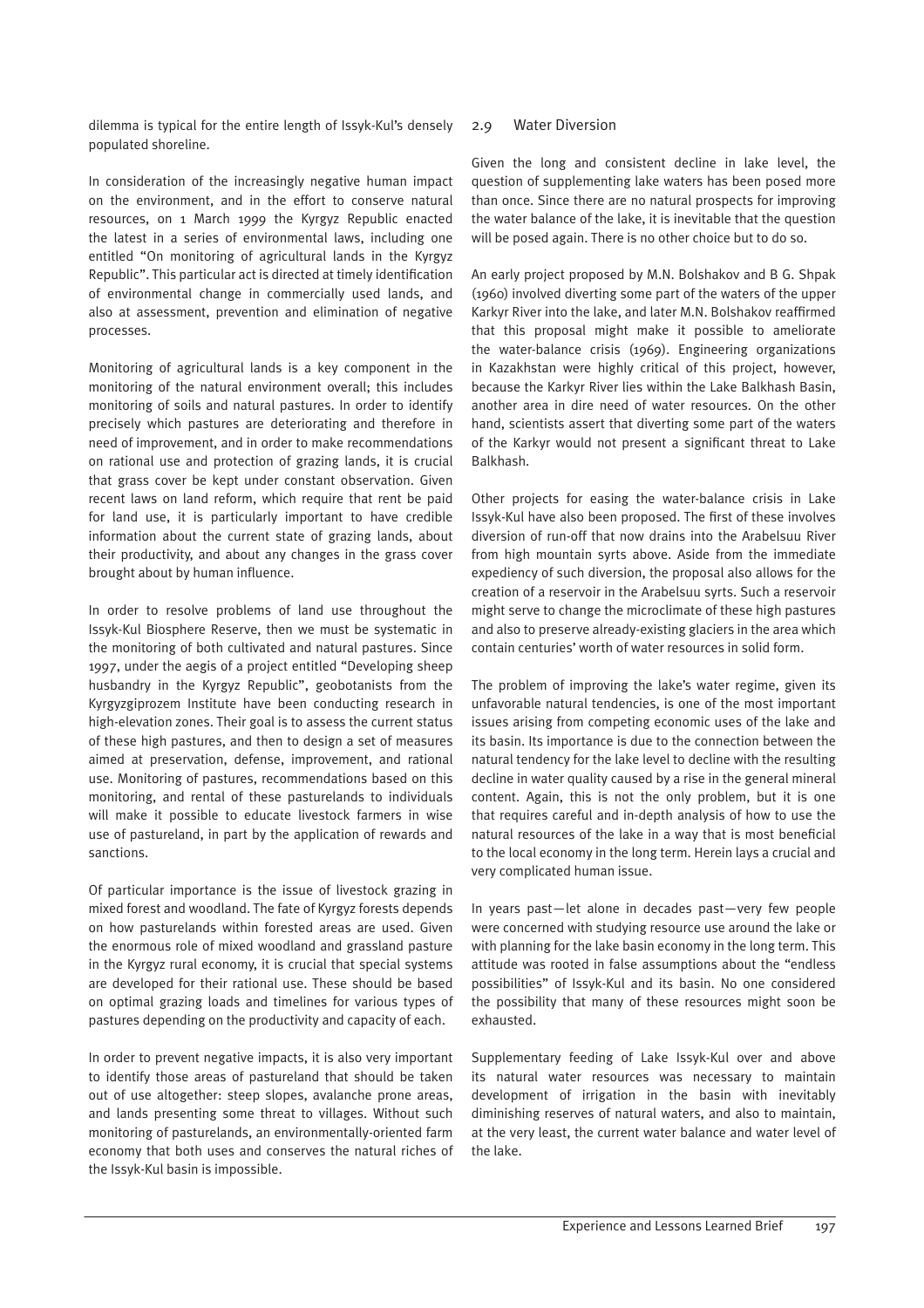#### 2.10 Introduction of Fish

Within the basin proper, Lake Issyk-Kul occupies a particular and unique place: it is home to a diverse group of endemic species that are also highly valued commercial fish. It is also home to introduced species from the Ponto-Caspian-Aral group and from the Indian and boreal groups. At the same time the lake hosts a number of high-mountain Asian fish species, eight of which are endemic.

In the past, the largest component of the fish population in the lake was the Issyk-Kul chebachok (*Leuciscus bergi*). At that time the chebachok was considered a common fish of no particular value, and the chebachok population was thought to be "inexhaustible". In light of this, there have been attempts to qualitatively transform the Issyk-Kul fish stocks.

The first attempts at acclimatization of non-native species were launched in 1930. On recommendation of Academician L.S. Berg, the Sevan trout (*Salmo ischchan gegarkuni*) was released into Lake Issyk-Kul. Then, in January 1936, 800,000 Sevan trout eggs were incubated and hatched in the Aksai River, after which the fry were released into the mouth of the river Ton. Comparison of data on growth rates for both fry and adult fish, plus comparisons by A. Konurbaev and A. Zhadin of the scientific literature describing the composition and density of animal life in the rivers draining into Lake Issyk-Kul and Lake Sevan have shown that habitat in Issyk-Kul was comparable to that in Lake Sevan. This leads us to acknowledge that Issyk-Kul was an appropriate setting for acclimatization of the Sevan trout. But despite attempts over more than seventy years to introduce this trout into Lake Issyk-Kul, and despite thirty years of cultivation, the Sevan trout has yet to reproduce in sufficient numbers to become self-sustaining. According to researchers Konurbaev and Zhadin, the reasons for this failure include: fewer opportunities for natural reproduction of the species; withdrawal of water for irrigation, which has led to the drying and silting-up of spawning grounds; death of the fry themselves as they are poured out with the river water to irrigate fields; inefficient fish-farming operations; poaching and theft, plus a multitude of other factors.

In the early 1950s, other non-native species uncharacteristic of the fish population of the lake began to be introduced. Between 1956 and 1958 the lake was stocked with bream (*Abramis brama orientalis*) and pikeperch (*Stizostedion lucioperca*), both of which migrated to the eastern part of the lake, where they found the most hospitable habitat. Also introduced were khramul and carp; with them apparently came other species as well, including tench (*Tinca tinca*) and crucian carp (*Carassius carassius*).

In the early 1970s, efforts to reconstruct fish stocks in Issyk-Kul took a new direction. The plan was to turn the lake into a reservoir for trout and whitefish, and to gradually reduce the numbers of chebachok to a bare minimum. To this end, the Sevan whitefish (*Coregonus lavaretus*), the pelyad (*C. peled*), and the Baikal omul (*C. autumnalis migratorius*)

were introduced into Issyk-Kul. There were also proposals to replace the Issyk-Kul chebachok with the ryapushka, a more nutritious food fish. However, in light of the decision to save the chebachok and in light of new data on its consumption of zooplankton, further efforts were limited to importation of whitefish. As of the late 1970s, the Baikal omul was still observed in the lake, while at present there is no evidence of pelyad at all. The whitefish, however, has established itself as a major component of fish life in the lake.

These colonization efforts have led to a number of substantial changes in the composition of lake fauna. The number of native species has diminished, and some, including the naked osman (*Dyptichus dybowskii*), are on the verge of disappearing entirely.

At present, the following fish species are now present in Issyk-Kul: Sevan trout (*Salmo ischchan gegarkuni*), rainbow trout (*S. gairdneri*), whitefish (*Coregonus lavaretus*), omul (*C. autumnalis migratorius*), bream (*Abramis brama orientalis*), tench (*Tinca tinca*), giebel carp (*Carassius auratus gibelio*), striped gudgeon (Alburnoides taeniatus), Amur chebachok (*Pseduorasbora parva*), pikeperch (*Stizostedion lucioperca*), and sleeper (*Hypseleotris cinctus*).

There have also been anecdotal reports of catfish caught in the lake, and of a school of grass carp was sighted in the Tyupsky Bay 20 years ago.

Before any attempts at colonization of non-native species, the following fish were present in the lake: Issyk-Kul chebak (*Leuciscus schmidti*), Issyk-Kul chebachok (*L. bergi*), naked osman (*Dyptichus dybowskii*), Issyk-Kul marinka (*Schizothorax pseudaksaiensis isskkuli*), wild carp (*Cyprinus carpio*), Issyk-Kul gudgeon (*Gobio gobio latus*), Issyk-Kul minnow (*Phoxinus isskkulensis*), Issyk-Kul loach or "usan" (*Nemacheilus strauchi ulacholicus*), and gray loach (*N. dorsalis*).

Despite the unfavorable effects of human impact, Issyk-Kul dace is at present the most abundant fish species in the lake. Savvaitova and Petr (1999) provide further information on fisheries of Lake Issyk-Kul.

#### 2.11 Biodiversity

There are even more terrestrial species than fish species endemic to the basin. Thirty-nine of these are on the endangered list.

Lake Issyk-Kul never freezes over, and it thus plays a special role in the preservation of biodiversity. The lake is a haven for waterfowl and shore birds during the fall and winter. Anywhere from 50,000 to 80,000 birds belonging to 30 to 35 species winter over on the lake. The lake is important for many other bird species as well, who use it as a stopover and feeding ground during seasonal migration. This is why, in 1975, Lake Issyk-Kul was included in the list of "Wetlands of International Importance" (Ramsar Convention). However,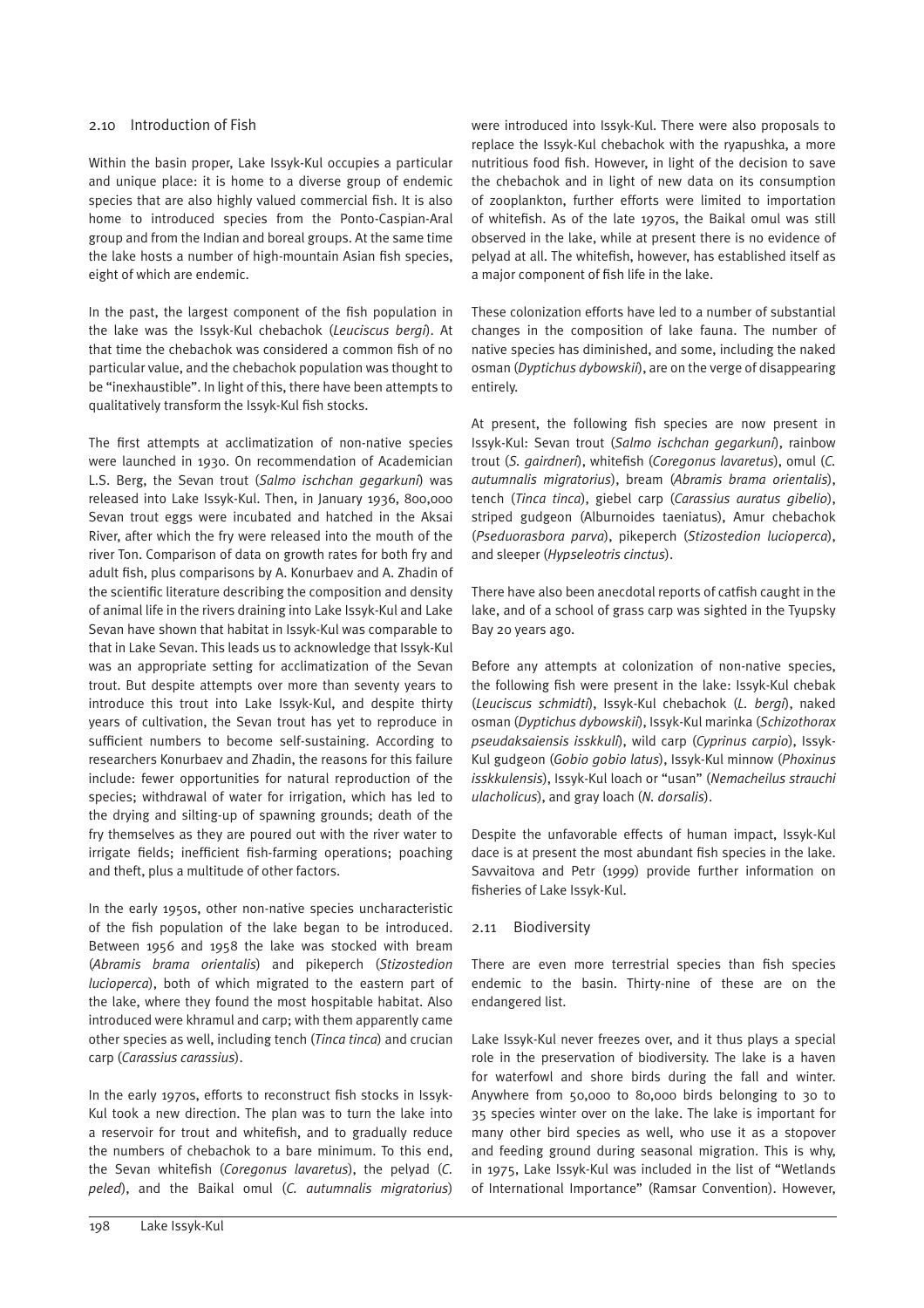with the collapse of the Soviet Union, the Soviet-era law sanctioning participation became null and void; this in turn led to the adoption of a new law by the newly independent Kyrgyz Republic, making the Kyrgyz Republic an official signatory of the Ramsar Convention, and thus Lake Issyk-Kul a nominee for designation as a Ramsar site. That designation became official in March 2003.

In August 2002, a regional seminar on preservation of highaltitude lakes, glaciers and other bodies of water was held in Urumchi, People's Republic of China. Twenty high-altitude lakes and glaciers were listed as potential Ramsar sites of either biological or cultural significance. Unfortunately, at present, there is no real data about the status of many of these sites, even as the growth of tourism in the region has brought more and more visitors to them every year.

#### 2.12 Radioactive Contamination

Radioactive contamination of the lake has potential to be a significant problem. Uranium-carbon deposits may be contaminating the lake and the President of the Kyrgyz Republic, Askar Akayev, highlighted the need to speed up the reclamation of the Kadzhi-Say dump on the southern shore of Lake Issyk-Kul (BBC News 2004). Previously, Kyrgyz newspapers reported a warning from the Emergencies and Civil Defence Ministry that if no action was taken, heavy rains could wash radioactive particles into the Issyk-Kul basin, but the problem remains unsolved. A project to reduce this threat has reportedly attracted foreign funding. Russia is said to have given US\$160,000, and a further US\$400,000 has been made available by the USA. Now Russian Atomic Energy Minister Aleksandr Rumyantsev has presented an US\$8.8 million project to reclaim areas around former uranium mines. The structures built to contain the waste are in great need of renovation and

under constant threat from mudflows, avalanches and flood waters, as well as people combing them for saleable waste and scrap metal (BBC News 2004). It is worth mentioning that Lake Issyk-Kul is characterized by increased natural uranium content. Within the project "Assessment and prognosis of environmental changes in Lake Issyk-Kul" (Program of the European Commission "Copernicus-2", 2001-2003) the water assays were sampled from different depths near the banks of the lake and from low-debit sources draining the dumping grounds of the uranium-carbon deposit. The results obtained demonstrated that the ecological status of the Lake Issyk-Kul is not damaged at present and wastewaters from the uraniumcarbon mine do not make a decisive contribution into the natural radioactive background (Palesski et al. 2003) but the threat persists.

# **3. The Issyk-Kul Biosphere Reserve**

One of the most important steps taken in government environmental policy in general and in the preservation of Lake Issyk-Kul in particular is the creation of a specially protected area, the Issyk-Kul Biosphere Reserve (Figure 2).

In response to UNESCO's call to preserve the unique natural environment of the northeastern part of the Tien-Shan, which includes Lake Issyk-Kul, and in order to give aid to nations with transitional economies, the Federal Republic of Germany has provided technical aid to the Kyrgyz Republic in the latter's efforts to create of a bio-reserve within Issyk-Kul oblast. A draft plan on the creation of a biosphere reserve was completed in September 1998, and in May 1999, a new law entitled "On Biosphere Reserves in the Kyrgyz Republic" was adopted. This was followed by a government directive entitled "On Ratification of the Statute on the Issyk-Kul Biosphere Reserve" (1 January 2000). This last document regulates the activity of



**Figure 2. The Issyk-Kul Biosphere Reserve** (Source: http://www.unesco.org/mab/br/focus/2002Oct/Issyk.htm).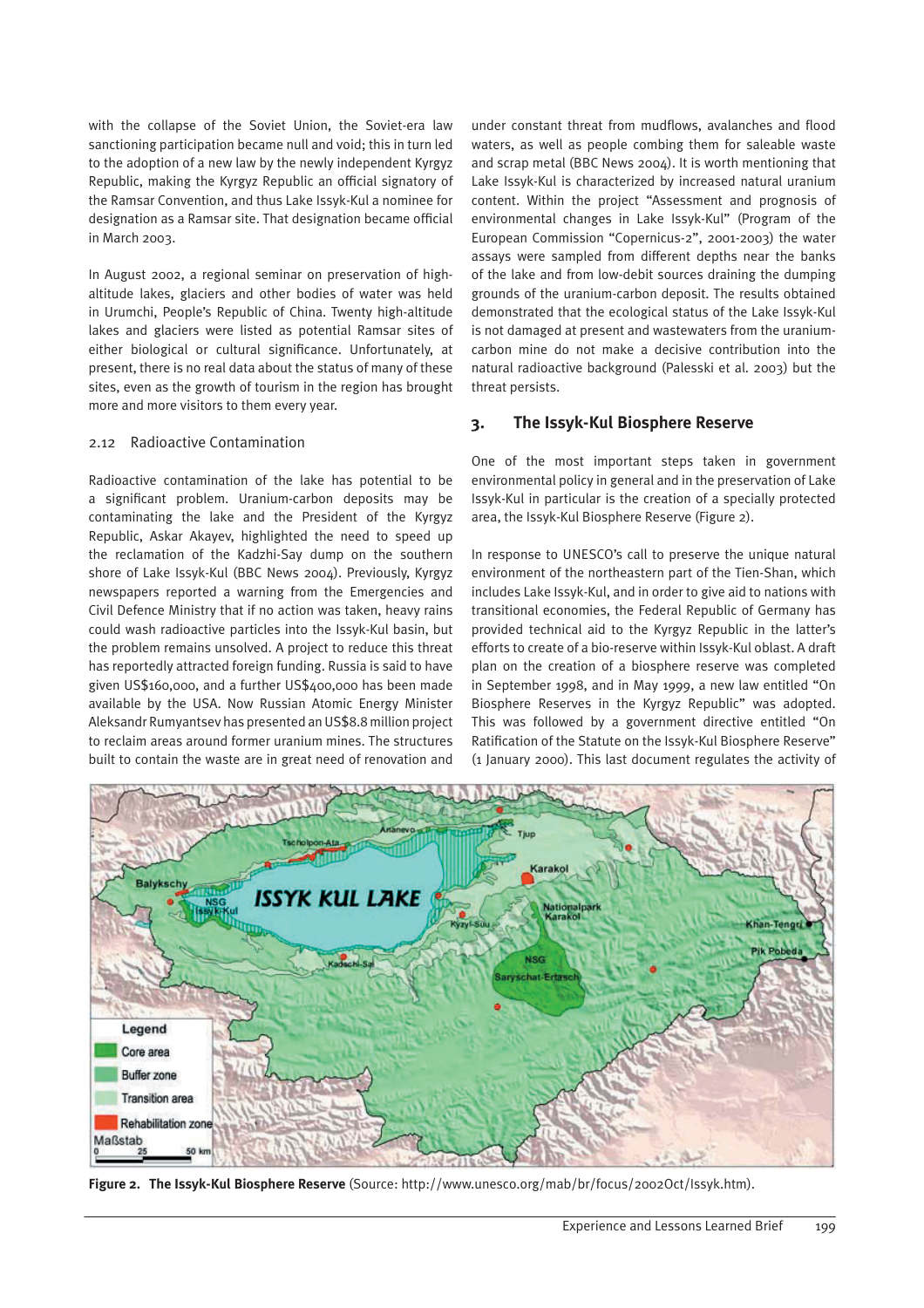the General Directorate of the Issyk-Kul Biosphere Reserve, which is charged with implementation of the idea and intent of biosphere reserves in general. In September 2001, by decision of the coordinating committee of the UNESCO Man and Biosphere Programme (MAB), the Issyk-Kul Biosphere Reserve became No. 411 on the list of World Wide Network of biosphere reserves.

The goal of creating such a reserve is twofold: conservation of natural areas, and support for long-term economic and social development that will help restore natural resources.

One of the Directorate's major objectives is protection of rare plant and animal species and other valuable natural complexes from the random and uncontrolled use that has followed the fall of the Soviet Union. Other tasks include monitoring of the environment, conducting scientific research, promoting longterm use of natural resources consistent with environmental demands, working diligently to raise environmental awareness and create a sense of stewardship of nature by explanation and example—goals impossible to achieve simply by banning or limiting use of resources. To that end, it has been crucial to delineate separate zones with separate preservation and use plans.

**Table 1. Zoning Criteria for the Issyk-Kul Biosphere Reserve.**

| <b>Core Zone</b><br><b>Glaciers</b><br>Primary source of water retreat/shrinkage<br>Stringent protections for entire<br>Monitoring of changes in ecosystems, scientific<br>natural complex<br>research, other activities that do not disturb<br>natural processes<br>High mountain areas (niveal zone)<br>Snow leopard habitat (3,000-4,000 m asl)<br>Mountain goat habitat (largest concentration<br>here)<br>Habitat for rare waterfowl, fish<br>Lakes<br>Primary source of water resources<br>Limited supply<br>Forests and brushlands (outlying)<br>Wildlife habitat<br>Charged with environmental protection<br>Existing reserves, preserves and<br>national parks<br>Legal guarantees in place<br><b>Buffer Zone</b><br>Natural and historic sites<br>Scientific research sites<br>Usually surrounds or borders<br>core zone<br>Traditional uses with extensive forms of economic<br>Development of ecotourism<br>activity, including regulated use of agricultural<br>land, controller tourism, various forms of<br>scientific research<br>Infrequent<br>High-mountain summer pasture<br>Winter wildlife habitat<br>Forests and brushlands (near settled<br>Use crucial to local economy<br>areas)<br>Natural sites near settled areas<br>Environmental education sites<br>Scientific research<br>Ecotourism<br><b>Transitional Zone</b><br>Agricultural lands, including summer<br>Primary source of agricultural products for local<br>Environmentally-oriented<br>and economic winter pastures<br>consumption<br>activity<br>Population centers<br>Settled areas (towns, villages)<br>Economic centers<br>Certain sections along shores of<br>Fisheries/fish farms<br>major lakes<br>Development of ecotourism<br><b>Restoration Zone</b><br>Abandoned mines<br>Areas have suffered<br>Damaged ecosystems<br>environmental damage and<br>require restoration<br>Other damaged sites<br>Subject to improvement | <b>Sites</b> | <b>Description</b> |  |  |
|-------------------------------------------------------------------------------------------------------------------------------------------------------------------------------------------------------------------------------------------------------------------------------------------------------------------------------------------------------------------------------------------------------------------------------------------------------------------------------------------------------------------------------------------------------------------------------------------------------------------------------------------------------------------------------------------------------------------------------------------------------------------------------------------------------------------------------------------------------------------------------------------------------------------------------------------------------------------------------------------------------------------------------------------------------------------------------------------------------------------------------------------------------------------------------------------------------------------------------------------------------------------------------------------------------------------------------------------------------------------------------------------------------------------------------------------------------------------------------------------------------------------------------------------------------------------------------------------------------------------------------------------------------------------------------------------------------------------------------------------------------------------------------------------------------------------------------------------------------------------------------------------------------------------------|--------------|--------------------|--|--|
|                                                                                                                                                                                                                                                                                                                                                                                                                                                                                                                                                                                                                                                                                                                                                                                                                                                                                                                                                                                                                                                                                                                                                                                                                                                                                                                                                                                                                                                                                                                                                                                                                                                                                                                                                                                                                                                                                                                         |              |                    |  |  |
|                                                                                                                                                                                                                                                                                                                                                                                                                                                                                                                                                                                                                                                                                                                                                                                                                                                                                                                                                                                                                                                                                                                                                                                                                                                                                                                                                                                                                                                                                                                                                                                                                                                                                                                                                                                                                                                                                                                         |              |                    |  |  |
|                                                                                                                                                                                                                                                                                                                                                                                                                                                                                                                                                                                                                                                                                                                                                                                                                                                                                                                                                                                                                                                                                                                                                                                                                                                                                                                                                                                                                                                                                                                                                                                                                                                                                                                                                                                                                                                                                                                         |              |                    |  |  |
|                                                                                                                                                                                                                                                                                                                                                                                                                                                                                                                                                                                                                                                                                                                                                                                                                                                                                                                                                                                                                                                                                                                                                                                                                                                                                                                                                                                                                                                                                                                                                                                                                                                                                                                                                                                                                                                                                                                         |              |                    |  |  |
|                                                                                                                                                                                                                                                                                                                                                                                                                                                                                                                                                                                                                                                                                                                                                                                                                                                                                                                                                                                                                                                                                                                                                                                                                                                                                                                                                                                                                                                                                                                                                                                                                                                                                                                                                                                                                                                                                                                         |              |                    |  |  |
|                                                                                                                                                                                                                                                                                                                                                                                                                                                                                                                                                                                                                                                                                                                                                                                                                                                                                                                                                                                                                                                                                                                                                                                                                                                                                                                                                                                                                                                                                                                                                                                                                                                                                                                                                                                                                                                                                                                         |              |                    |  |  |
|                                                                                                                                                                                                                                                                                                                                                                                                                                                                                                                                                                                                                                                                                                                                                                                                                                                                                                                                                                                                                                                                                                                                                                                                                                                                                                                                                                                                                                                                                                                                                                                                                                                                                                                                                                                                                                                                                                                         |              |                    |  |  |
|                                                                                                                                                                                                                                                                                                                                                                                                                                                                                                                                                                                                                                                                                                                                                                                                                                                                                                                                                                                                                                                                                                                                                                                                                                                                                                                                                                                                                                                                                                                                                                                                                                                                                                                                                                                                                                                                                                                         |              |                    |  |  |
|                                                                                                                                                                                                                                                                                                                                                                                                                                                                                                                                                                                                                                                                                                                                                                                                                                                                                                                                                                                                                                                                                                                                                                                                                                                                                                                                                                                                                                                                                                                                                                                                                                                                                                                                                                                                                                                                                                                         |              |                    |  |  |
|                                                                                                                                                                                                                                                                                                                                                                                                                                                                                                                                                                                                                                                                                                                                                                                                                                                                                                                                                                                                                                                                                                                                                                                                                                                                                                                                                                                                                                                                                                                                                                                                                                                                                                                                                                                                                                                                                                                         |              |                    |  |  |
|                                                                                                                                                                                                                                                                                                                                                                                                                                                                                                                                                                                                                                                                                                                                                                                                                                                                                                                                                                                                                                                                                                                                                                                                                                                                                                                                                                                                                                                                                                                                                                                                                                                                                                                                                                                                                                                                                                                         |              |                    |  |  |
|                                                                                                                                                                                                                                                                                                                                                                                                                                                                                                                                                                                                                                                                                                                                                                                                                                                                                                                                                                                                                                                                                                                                                                                                                                                                                                                                                                                                                                                                                                                                                                                                                                                                                                                                                                                                                                                                                                                         |              |                    |  |  |
|                                                                                                                                                                                                                                                                                                                                                                                                                                                                                                                                                                                                                                                                                                                                                                                                                                                                                                                                                                                                                                                                                                                                                                                                                                                                                                                                                                                                                                                                                                                                                                                                                                                                                                                                                                                                                                                                                                                         |              |                    |  |  |
|                                                                                                                                                                                                                                                                                                                                                                                                                                                                                                                                                                                                                                                                                                                                                                                                                                                                                                                                                                                                                                                                                                                                                                                                                                                                                                                                                                                                                                                                                                                                                                                                                                                                                                                                                                                                                                                                                                                         |              |                    |  |  |
|                                                                                                                                                                                                                                                                                                                                                                                                                                                                                                                                                                                                                                                                                                                                                                                                                                                                                                                                                                                                                                                                                                                                                                                                                                                                                                                                                                                                                                                                                                                                                                                                                                                                                                                                                                                                                                                                                                                         |              |                    |  |  |
|                                                                                                                                                                                                                                                                                                                                                                                                                                                                                                                                                                                                                                                                                                                                                                                                                                                                                                                                                                                                                                                                                                                                                                                                                                                                                                                                                                                                                                                                                                                                                                                                                                                                                                                                                                                                                                                                                                                         |              |                    |  |  |
|                                                                                                                                                                                                                                                                                                                                                                                                                                                                                                                                                                                                                                                                                                                                                                                                                                                                                                                                                                                                                                                                                                                                                                                                                                                                                                                                                                                                                                                                                                                                                                                                                                                                                                                                                                                                                                                                                                                         |              |                    |  |  |
|                                                                                                                                                                                                                                                                                                                                                                                                                                                                                                                                                                                                                                                                                                                                                                                                                                                                                                                                                                                                                                                                                                                                                                                                                                                                                                                                                                                                                                                                                                                                                                                                                                                                                                                                                                                                                                                                                                                         |              |                    |  |  |
|                                                                                                                                                                                                                                                                                                                                                                                                                                                                                                                                                                                                                                                                                                                                                                                                                                                                                                                                                                                                                                                                                                                                                                                                                                                                                                                                                                                                                                                                                                                                                                                                                                                                                                                                                                                                                                                                                                                         |              |                    |  |  |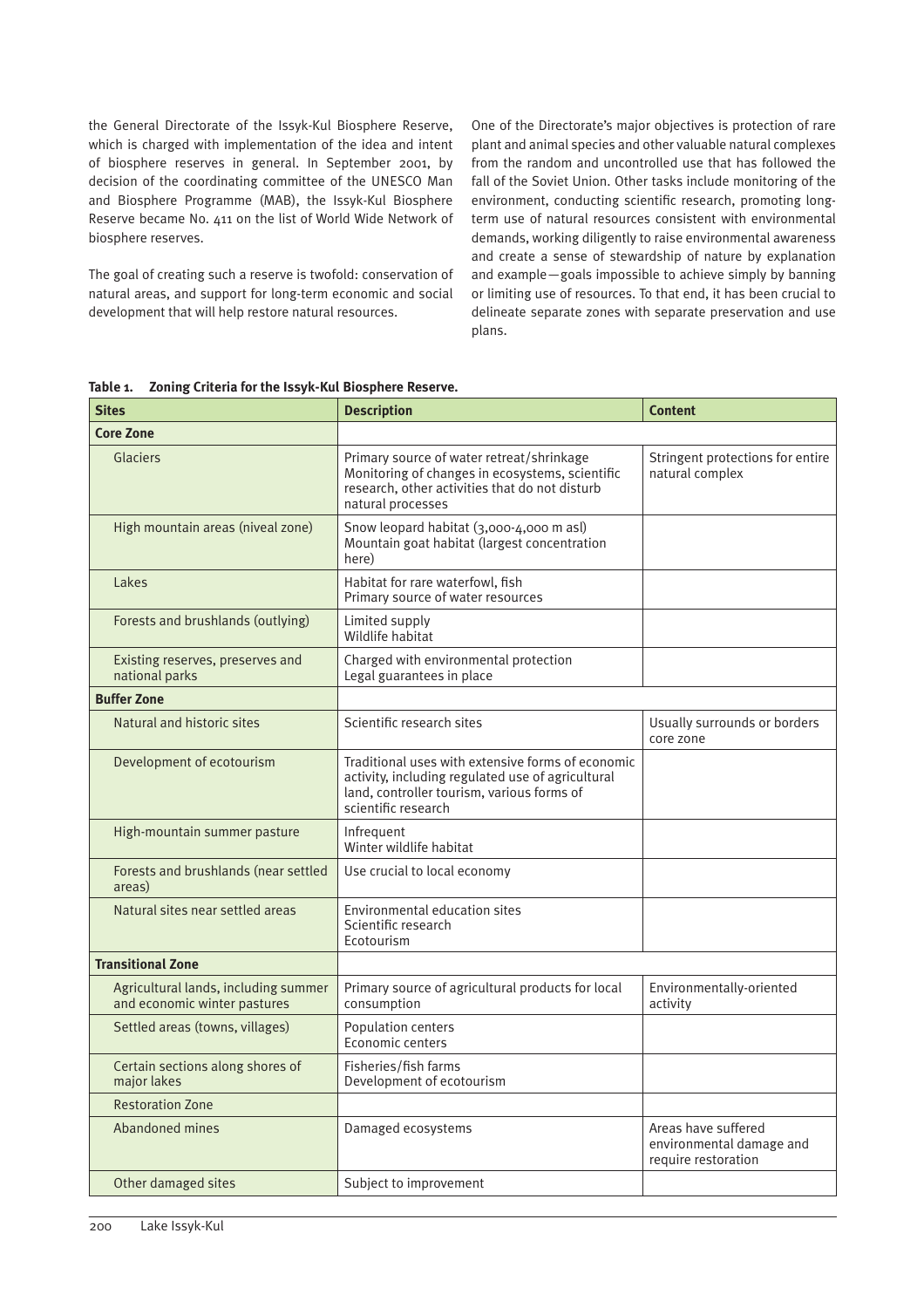The primary goal must be the protection of natural complexes from poachers, whose numbers may grow as economic instability in the country persists. Also important is regulation of industries that currently pollute. In this connection, yet another task of the biosphere reserve must be to defend natural complexes from future harm by industries that threaten the environment.

The most important individual components in the environment of the reserve were assessed for their natural and socioeconomic significance and also for their sustainability in the face of various types of stress, including anthropogenic stress. Results of this assessment served as the basis for division of the biosphere reserve into a number of zones, as summarized in Table 1. In accordance with UNESCO requirements, four zones were delineated: a core zone; a buffer zone; a transitional zone; and finally a restoration zone. Goals for protection and development differ from zone to zone, as do standards for use. However, environmental problems in all four zones are closely intertwined with economic activity, and, correspondingly, recommendations on improvement of the given areas are intertwined with prospects for economic development.

In order to conduct large-scale, long-term planning, plus a number of experiments including small-scale environmental projects in a number of regions in the reserve, three experimental sites were chosen as typical of the region's natural and socio-economic makeup. The goal was threefold: to develop "green" industry and tourism; to educate the local populace; and to then apply lessons learned to other areas. All these small projects were experiments of the biosphere reserve and the model sites were intended to serve as examples/models for implementation throughout the reserve.

Government agencies charged with oversight of environmental issues in Issyk-Kul oblast are given in Table 2.

Within Issyk-Kul oblast, there are eight specially protected natural areas, as listed in Table 3. There are two national preserves (*gosudarstvennye zapovedniki*), five game reserves (*zakazniki*) and one national park. These areas were created to protect and study the genetics of wildlife and plant life in the region, to study and protect ecological systems and landscapes both typical and unique to the region, to develop a scientific foundation for environmental protection efforts, and to ensure that natural processes within the region continue unhindered. They are institutions whose purposes include both conservation and research.

#### 3.1 Problems Facing the Issyk-Kul Biosphere Reserve

The Issyk-Kul National Preserve (*Issykkulskii gosudarstvennyi zapovednik*) constitutes a mere 0.05% of the overall territory of the region. The preserve lies in close proximity to towns and villages, livestock operations, and other heavily used sites, which makes it difficult for the preserve to carry out the tasks laid upon it. Lack of financial support in general and poor working conditions in particular make it hard for the preserve to function in any normal way.

Many resolutions aimed at protecting the lake and improving the work of the preserve have been passed, but in general these have been poorly implemented, or not implemented at all. As the situation now stands, increasing tourism in the region will inevitably lead to conflict between tour agencies and the preserve. To prevent this, the boundaries of the preserve must be clearly delineated, and accommodations for tourists and tour agencies must be made in other, nonprotected areas around the lake.

The Sarychat-Ertash National Preserve lies high in the mountains, at altitudes of 3,000 m asl and more, and is relatively far from population centers. Thus it is better protected against human impact. Farmers bringing herds to

| Agency                                                      | <b>Purpose/Function</b>                                                                                                                                                                                                              | <b>Subordinate to</b>                                          |  |
|-------------------------------------------------------------|--------------------------------------------------------------------------------------------------------------------------------------------------------------------------------------------------------------------------------------|----------------------------------------------------------------|--|
| <b>General Directorate of Issyk-Kul</b><br><b>Biosphere</b> | Charges fees for entry to biosphere<br>reserve; fees go toward environmental<br>activities<br>Conducts scientific research,<br>environmental education<br>Oversees ranger service<br>Oversees preserves and game reserves            | National Forestry Service, Kyrgyz<br>Republic                  |  |
| <b>Government Supervisory Service</b>                       | Supervision of wildlife, plant life of<br>oblast                                                                                                                                                                                     | <b>National Forestry Service</b>                               |  |
| <b>Issyk-Kul Hunting Authority</b>                          | Supervises hunting<br>Monitors and controls wolf population                                                                                                                                                                          | <b>National Forestry Service</b>                               |  |
| <b>Karakol National Park</b>                                | Supervises/regulates timber use                                                                                                                                                                                                      | <b>National Forestry Service</b>                               |  |
| <b>Issyk-Kul Environmental Protection</b><br>Authority      | Supervises water/land/air use in the<br>biosphere reserve<br>In accordance with a law enacted by the<br>Issyk-Kul Oblast Kenesh, levies fees for<br>commercial use of airways or waterways<br>within the Issyk-Kul biosphere reserve | Ministry of the Environment and<br><b>Emergency Management</b> |  |

**Table 2. Government Agencies Overseeing Environmental Issues in Issyk-Kul Oblast.**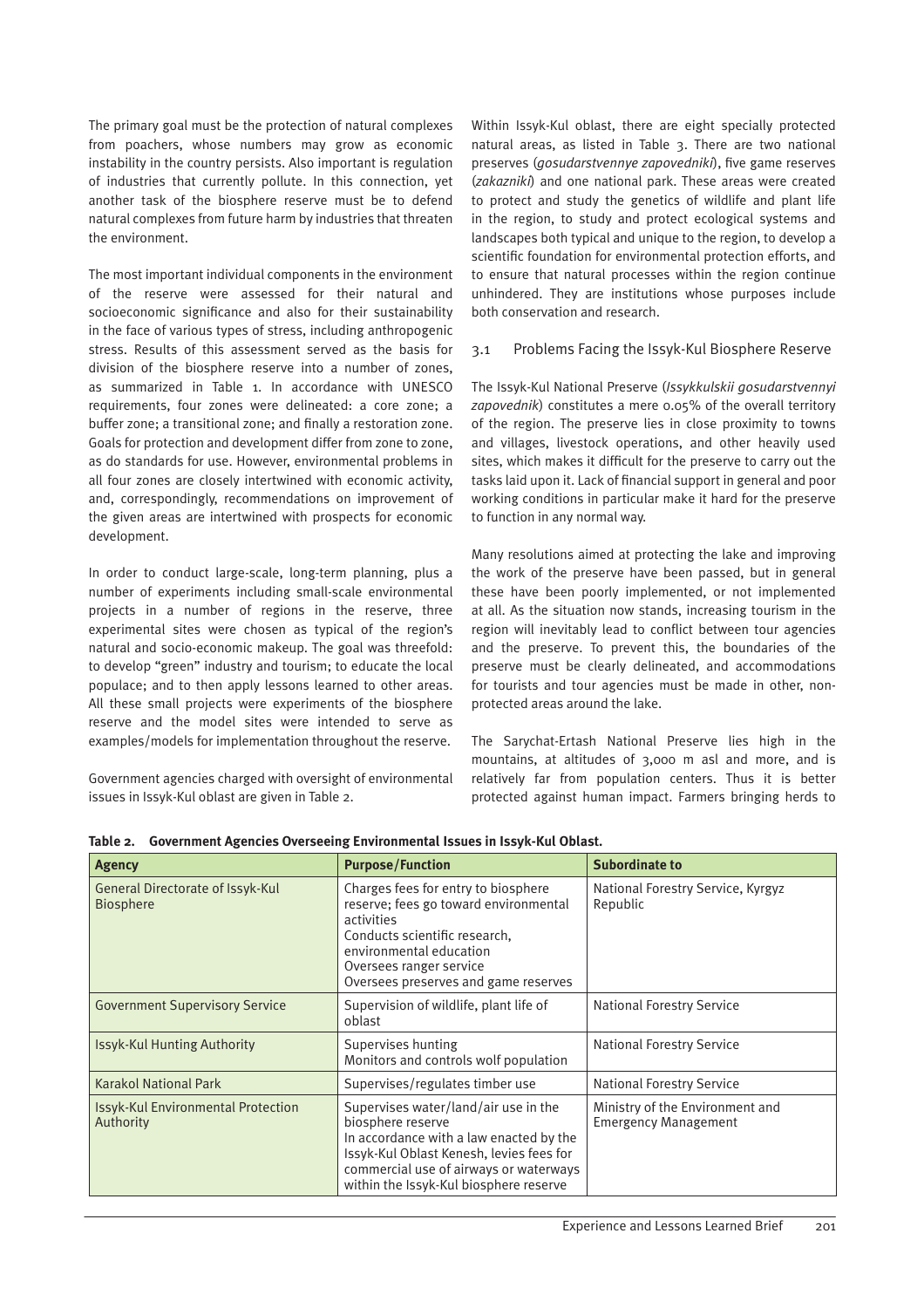summer pasture and very occasional tourists (hikers, trekkers) are the only visitors to the area. Neither group presents a serious hindrance to environmental efforts.

However, there is one substantial threat to the preserve, and that is Kumtor, a gold-mining operation located roughly 20 km from the preserve's western border.

At present, agencies charged with environmental protection are poorly organized, and their work is for the most part limited to inspection. Virtually no scientific research is being done.

#### 3.2 Tourism

Each and every tourist organization in the Kyrgyz Republic includes Lake Issyk-Kul and the Issyk-Kul basin in its itinerary. But at present, tourist pressure on these sites has not yet reached the level of former days, when the Kyrgyz Republic was still part of the Soviet Union.

Nonetheless, the increasing number of tourists and the promotion of mass tourism will undoubtedly affect the overall ecosystem of the region. Not only well-known sites such as Khan Tengri and Pobeda Peak, but other peaks as well, may

suffer significantly if climbers and hikers pour into the Tien-Shan, in large part because the rare and endangered species which inhabit the area require a wide range. Until recently, there was no better place for them than the heights of the Central Tien-Shan, Kungei and Teskei Alatau, and the Interior Tien-Shan. If tourist pressure forces these animals to migrate to other areas, then other components of local ecosystems will also be set in motion.

The northern shore of Lake Issyk-Kul is particularly problematic in that it has become increasingly popular as an unregulated camping site where local residents sell services to visitors. The temporary canteens and food stands they set up do not meet health and sanitation standards. The lack of water treatment facilities in populated areas also poses a threat to the lake.

One possible solution is for the Issyk-Kul Biosphere Reserve to set up its own tourist routes; these might be developed jointly with tour agencies and climbing organizations. Developing ecotourism seems to be one advantageous way to foster both environmental protection and commercial tourism. This would help support environmental efforts and also provide jobs for the local population.

**Table 3. Specially Protected Areas within the Issyk-Kul Biosphere Reserve.**

| <b>Name</b>                                 | <b>Area</b><br>(hectares) | <b>Year founded</b> | <b>Purpose</b>                                                                                                | <b>Flora and fauna</b>                                                                                                                               |
|---------------------------------------------|---------------------------|---------------------|---------------------------------------------------------------------------------------------------------------|------------------------------------------------------------------------------------------------------------------------------------------------------|
| <b>Issyk-Kul National</b><br>Preserve       | 18,998                    | 1948                | Protection of winter habitat.<br>nesting grounds, stopover for<br>waterfowl and shore birds                   | Whooper swan, mute swan,<br>flamingo, white heron, gray<br>heron, white-tailed duck,<br>Eurasian spoonbill                                           |
| Sarychat-Ertash<br><b>National Preserve</b> | 135,400                   | 1995                | Protection of ecosystems, rare<br>and endangered species                                                      | Arkhar, Marco Polo sheep, snow<br>leopard, Pallas's cat, golden<br>eagle, mountain turkey, saker<br>falcon, Lammergeier (bearded<br>vulture)         |
| <b>Karakol National Park</b>                | 38,256                    | 1997                | Preservation of ecosystems<br>unique to Karakol Gorge                                                         | Pine, fir, larch, birch, roe deer,<br>ibex snow leopard, bear,<br>Siberian deer, lynx, golden<br>eagle, kumai, saker falcon,<br>Lammergeier          |
| <b>Tyup Game Reserve</b>                    | 19,085                    | 1978                | Protection of roe deer, Siberian<br>deer, wild boar                                                           | Roe deer, Siberian deer, wild<br>boar, ibex, Marco Polo sheep,<br>Pallas's cat, marten, bear, lynx,<br>black grouse, mountain turkey,<br>Lammergeier |
| Zheti-Oguz Game<br>Reserve                  | 31,300                    | 1958                | Preservation of alpine<br>ecosystems, wild game, rare<br>species                                              | Snow leopard, bear, lynx,<br>Siberian deer, roe deer, ibex,<br>wild boar, marten, ermine                                                             |
| Chonzhargylchak<br><b>Game Reserve</b>      | 13,092                    | 1980                | Preservation of ecosystems, wild<br>game, rare species                                                        | Bear, ibex, wild boar, roe deer,<br>Marco Polo sheep                                                                                                 |
| Kensuu Game Reserve                         | 6,878                     | 1989                | Preservation and increase<br>of Siberian and roe deer<br>population, wild boar<br>population, lynx population | Wild boar, roe deer, Siberian<br>deer, ibex, golden eagle, black<br>vulture, grouse                                                                  |
| Aksuu Game Reserve                          | 32,014                    | 1958                | Preservation of game animals<br>and of alpine forest ecosystems                                               | Bear, marten, Iynx, Siberian<br>deer, wild boar, roe deer,<br>black vulture, black grouse,<br>sparrowhawk                                            |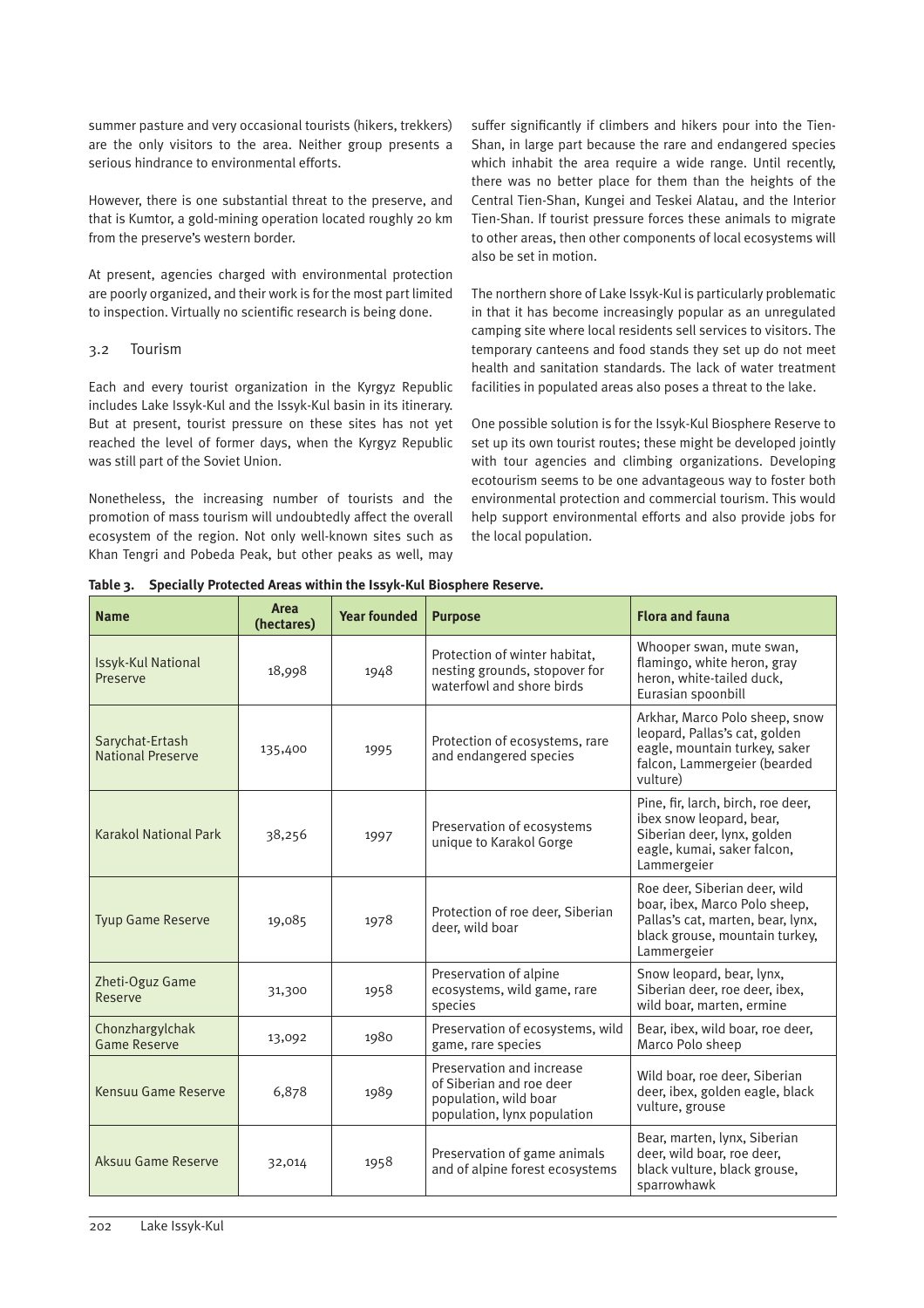# **4. Conclusion**

The Kyrgyz people are nomadic by tradition, and thus are well aware of the need to protect and husband natural resources their life has always been closely connected to the land. Yet over the last century, resources have not been used wisely and significant damage has been done. The current situation is in large part due to the fact that decisions on social and economic issues were made without any consideration of environmental risks or eventual impact, and without any public participation.

At present there is serious cause for alarm. Human impact on all biological communities is increasingly heavy, primarily as a result of socioeconomic problems. This impact takes a variety of forms, including poaching, widespread illegal cutting of brush and timber, illegal harvesting of medicinal plants, and capture and sale of rare and endangered species.

Much of this is due to a low level of environmental education, to ignorance of the laws and regulations governing use of natural resources, and to lack of information in general. Until now, there has been no access to information at all, nor has there been an opportunity for the public to take part in decision-making on environmental issues.

The General Directorate of the Issyk-Kul Biosphere Reserve is charged, among other things, with environmental education, and is currently taking a number of steps to educate the local populace on the state of the local environment, on the importance of wise use of natural resources, and on the objectives of the Biosphere Reserve. It is conducting workshops, publishing materials and recommendations on environmentally-oriented local and farm economy. It publishes and distributes "Ak-Kuu", a free quarterly newsletter with a circulation of 4,000. The directorate receives support for this from a German agency, the Deutsche Gesellschaft fur Technische Zusammenarbeit (GTZ).

In 2001, an Office of Environmental Information Management (EIM) was created within the Directorate. This new office's primary goal is to gather, systematize, analyze and publish environmental data. If the EIM works properly, both the local population and guests in the area (users) can find the information they need quickly and easily, and thus make the right decision.

So the first steps toward environmental education have been taken successfully. These should not stop at simply informing and educating. The public must be engaged in conservation and preservation of the natural and cultural riches of the Issyk-Kul basin.

# **5. Acknowledgements**

The author gratefully acknowledges the original translation of this paper from Russian to English by Jane Ann Miller, the editorial support of David Read Barker of LakeNet and Richard Kujawa of Saint Michael's College, and insightful comments and supplemental information on an earlier draft by Robert Jellison and others at the International Society for Salt Lake Research.

## **6. References and Further Reading**

Asykulov, T. 2002. *The socio-economics and natural environment of eastern Kyrgyzstan and development issues of Biosphere reserve Isykkul*. Graysvald.

BBC News. 02 Feb 2004.

Dikikh, A.O. 2000. "Glaciations in the Issyk-Kul basin: Its role as a flow source." In *Nature and People of Kyrgyzstan*. Special edition, Bishkek.

Jeenbaeva, R.I. 2000. "The Issyk-Kul Biosphere Reserve: Outcomes and hopes." In *Nature and People of Kyrgyzstan*. Special edition, Bishkek.

Konurbaev, A.O. and A.B. Jadin. 1997. "Changes in fish life in Lake Issyk-Kul: The Impact of Human Activity." *Echo Nauki* 4: 111-114.

Konurbaev, A.O. 1998. "Transgressions and regressions of Isykkul Lake." *News of National Academy of Science of Kyrgyz Republic* 2(3).

Osmonov, A.O. 2000. "Surface waters of Issyk-Kul Oblast." In *Nature and People of Kyrgyzstan*. Special edition, Bishkek.

Palesski S.V., I.V. Nikolaeva, A.I. Saprykin and V.M. Gavshin. 2003. "Assessment of contamination of the Issyk-Kul valley natural waters with uranium mine wastes." *Journal De Physique IV*. 107: 1013-1015

Savvaitova K.F. and T. Petr. 1999. "Fish and fisheries in Lake Issyk-Kul (Tien Shan), River Chu and Pamir lakes." In T. Petr (ed.). *Fish and fisheries at higher altitudes: Asia*. FAO Fisheries Technical Paper. No. 385. FAO: Rome.

Shnitnikov, A.V. 1979. *Lake Issyk-Kul: Nature, conservation and perspectives of lake use*. Academy of Science of Kirghiz SSR, Kirghiz Society of Geography: Ilim, Bishkek.

Sotnikova, S.A. 2000. "Monitoring of vegetation use in the Isykkul area." In *Nature and People of Kyrgyzstan*. Special edition, Bishkek.

Toktosunov, K.U. 2000. "Biosphere territory and prospects for development of the Issyk-Kul Oblast." In *Nature and People of Kyrgyzstan*. Special edition, Bishkek.

Toropova, V.I. and L.A. Kustareva. 2000. "Conservation and wildlife sustainable development in the Biosphere Reserve Isykkul." In *Nature and People of Kyrgyzstan*. Special edition, Bishkek.